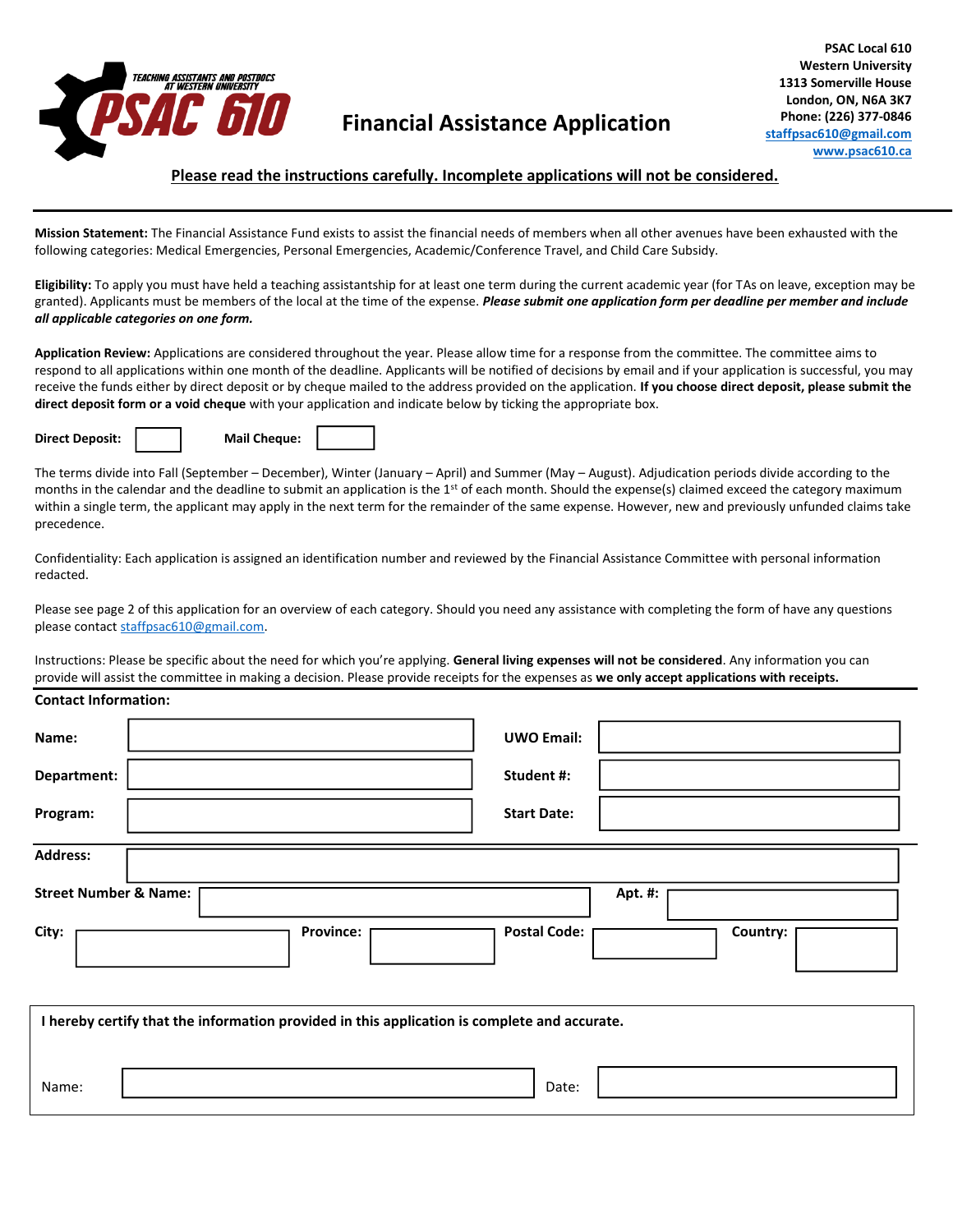## **General Categories**

Applications must be filled out in full to receive consideration. The Financial Aid Committee will verify the receipts appended to the application. Only documented expenses for which receipts are included shall be considered. While the committee has the authority to fund or deny the application the following criteria express the committee's preference.

Unlikely to be funded: Petcare expenses, passport fees, visa applications or permanent residency fees, vehicle expenses, UHIP expenses, textbook purchases, tuition fees, technology purchases, conference fees or membership fees, and any other expenses that doesn't qualify as "unexpected need".

# **1) Medical Emergencies (maximum \$500 per term)**

This category covers all unexpected medical expenses. You may also claim for a dependent such as a child, spouse or parent. These include emergency medical or dental bills including bills incurred outside Canada.

Please ensure you've applied for and exhausted your eligible SOGS health plan and PSAC Local 610 EHP benefits. If the expense wasn't covered by SOGS then put "0" in the "covered by SOGS" column. However, you need to explain and provide document proof why it wasn't covered by SOGS. If your receipt is covered by SOGS and you've not yet applied for reimbursement then you must first apply to SOGS.

## **2) Personal Emergencies (maximum \$500 per term)**

This category covers all unexpected expenses other than regular household costs. To apply in this category the applicant must provide substantial documents to support their claim. The application will be reviewed by the committee on the basis of what is submitted. Please ensure you include receipts and a rationale for the emergency.

Examples of eligible funding include but are not limited to: bereavement travel, financial difficulties related to separating from a spouse or partner and loss of property due to unforeseen circumstances (house fire, flood, etc.). Know that the Financial Aid Committee values your privacy. Any personal information shared with the committee is kept confidential.

#### **3) Academic/Conference Travel (maximum \$300 per academic year)**

This category covers **expenses** related to academic work and/or conferences for applicants who are not fully funded for the costs by another source. Please provide supporting documents such as a letter from your supervisor/department or proof that funding was sought but not approved. The applicant must also provide documentation of their conference registration, travel and lodging expenses, and proof of participation as a presenter such as itinerary of conference. We strongly encourage you to also apply for the SOGS Travel Subsidy.

#### **4) Child Care Subsidy (maximum \$750 per academic year)**

This category covers expenses related to child care costs. Please enclose the appropriate documentation and receipts with your application. Only receipts from licensed childcare providers and programs will be considered for the subsidy. For a list of licensed child care providers go to [http://www.iaccess.gov.on.ca/LCCWWeb/childcare/search.xhtml.](http://www.iaccess.gov.on.ca/LCCWWeb/childcare/search.xhtml) Members are also encouraged to apply to SOGS Child Care Subsidy.

#### **COVID-19 Specific Categories**

# **5) Working From Home Fund (maximum \$300 per academic year)**

This category covers expenses related to working from home because of COVID-19. Please enclose the appropriate documentation and receipts for each item with your application and a rationale for the expense. The rationale should briefly explain the health related or other reason why the item(s) are essential to you working from home. Additionally, your rationale may explain financial difficulties you are facing that contribute to the need for assistance.

#### **6) COVID-19 Relief Fund (maximum \$500 per academic term)**

This category covers expenses incurred as a result of being affected by the COVID-19 virus including but not limited to medical expenses related to contracting the virus, supports required for quarantine (i.e., delivery fees, temporary living arrangements), mental health support (i.e., grief counselling due to loss of a loved one), loss of salary. Please provide receipts, documentation of how the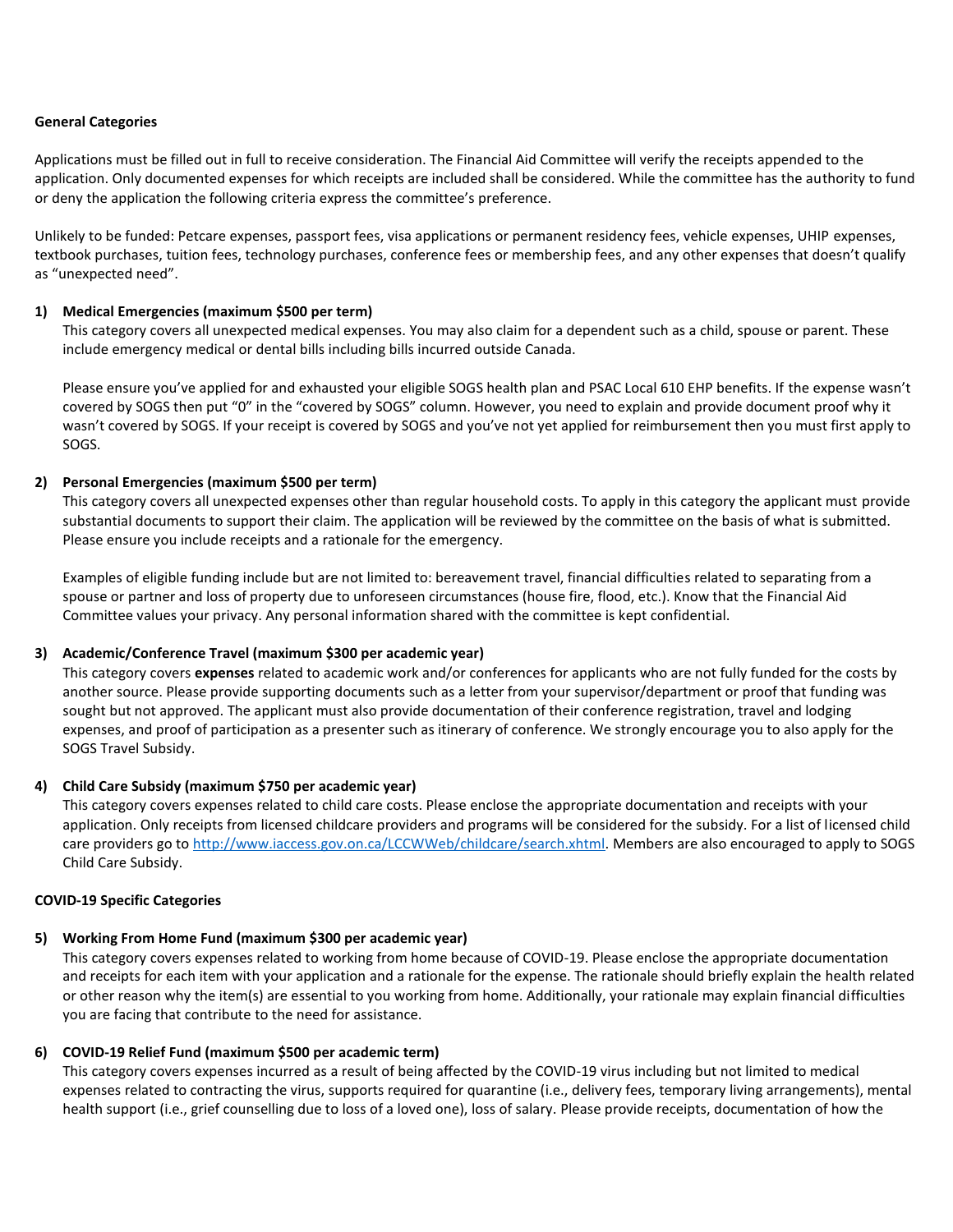virus has affected you (i.e., positive test result for you or a dependent), any other relevant documentation (i.e., salary loss, being immunocompromised), and a short rationale explaining the need for the expense.

For more information, please see our bylaws found here:

[https://www.psac610.ca/\\_files/ugd/3fe901\\_af31718be0264a35b0215d5e268cf86d.pdf](https://www.psac610.ca/_files/ugd/3fe901_af31718be0264a35b0215d5e268cf86d.pdf)

Please outline your (and your household's) annual income sources and the approximate amounts. Income sources include fellowships, assistantships, grants, bursaries, and work outside of the university. Income from other investments should also be included. Report your income and expenses for the current academic year (September – August).

All information must be completed. If any of the criteria is not applicable to you then please put "0". No further opportunity will be given to update the application once the review process has started. If you have any questions about the application form, please contact [staffpsac610@gmail.com.](mailto:staffpsac610@gmail.com)

## **Section 1) Applicant Information**

Are you an international student? <br>
No

| <b>Current Academic Year Expected Income</b>                                 |                  |                    |                    |                   |  |
|------------------------------------------------------------------------------|------------------|--------------------|--------------------|-------------------|--|
| <b>Income Source</b>                                                         | <b>Fall Term</b> | <b>Winter Term</b> | <b>Summer Term</b> | <b>Total/Year</b> |  |
| <b>Teaching Assistantship</b>                                                |                  |                    |                    |                   |  |
| Research Assistantship                                                       |                  |                    |                    |                   |  |
| University/Department Funding (WGRS, WES)                                    |                  |                    |                    |                   |  |
| Scholarships (NSERC, SSHRC, OGS, OGSST, IGSS, etc.)<br>Please specify which: |                  |                    |                    |                   |  |
| Other Income (i.e., off-campus employment)<br>Please specify which:          |                  |                    |                    |                   |  |
| Subtotal:<br>1.<br>\$<br><b>Section 2) Household Information</b>             |                  |                    |                    |                   |  |
| Do you have a spouse/common-law partner?                                     | <b>No</b><br>Yes |                    |                    |                   |  |
| International<br>PR/Canadian<br><b>Immigration Status:</b>                   |                  |                    |                    |                   |  |
| If yes, please fill out the following information:                           |                  |                    |                    |                   |  |
| <b>Income Source</b>                                                         | <b>Fall Term</b> | <b>Winter Term</b> | <b>Summer Term</b> | <b>Total/Year</b> |  |
| Spouse/Common-Law Partner                                                    |                  |                    |                    |                   |  |

**2. Subtotal:** 

\$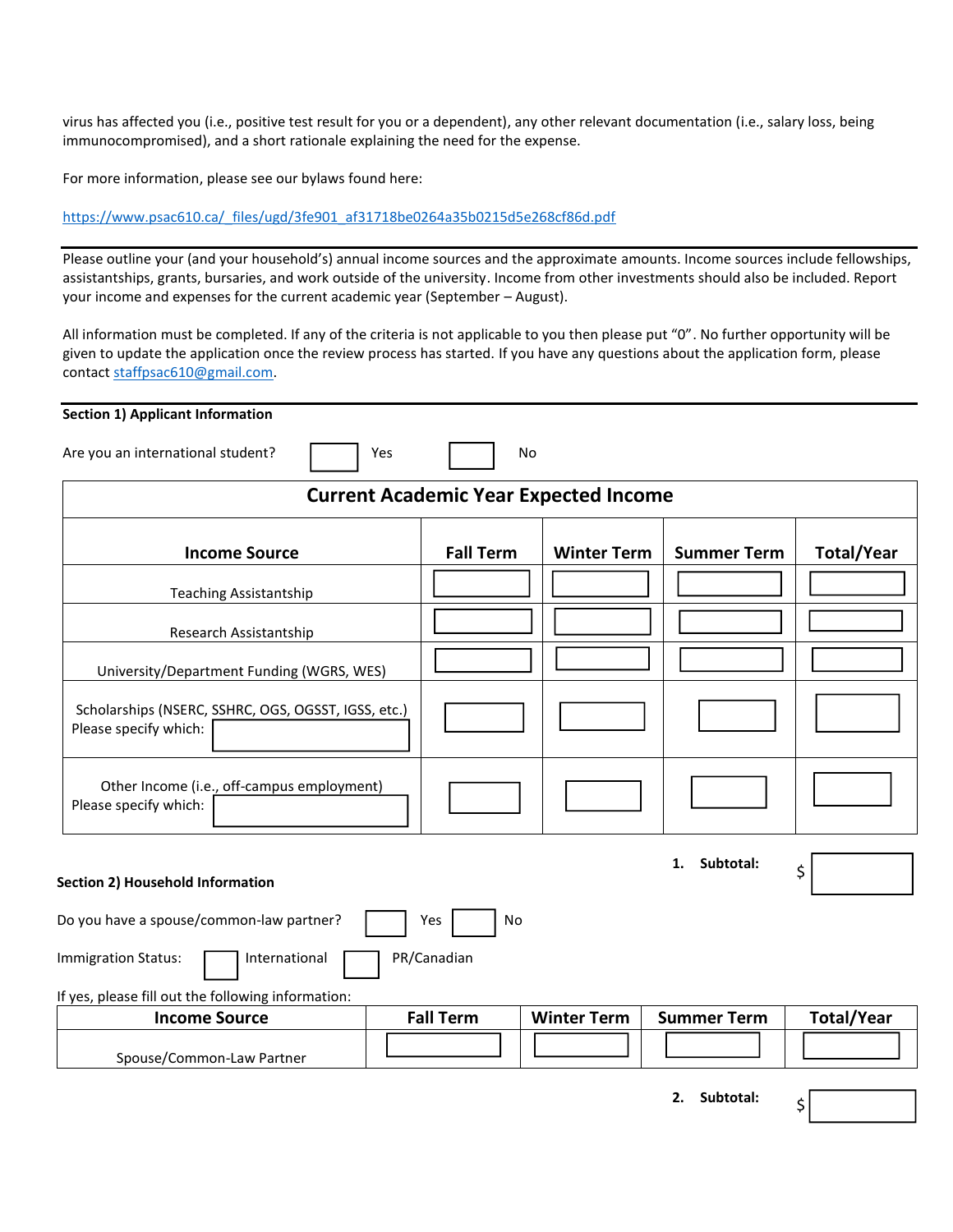| Are your dependents (spouse/common-law partner or children) enrolled in the SOGS Health Plan? |       |    | $ $ Yes | No |
|-----------------------------------------------------------------------------------------------|-------|----|---------|----|
| Do your dependents have external health care plans other than OHIP/UHIP?                      | Yes I | No |         |    |

# If you have answered "yes" to the above and you're applying for a medical expense please attach the insurance statement.

## **Section 3) Dependent Information**

| Do you have children? |  | $\vert$ Yes $\vert$ |  | l No | How many children do you have? |
|-----------------------|--|---------------------|--|------|--------------------------------|
|-----------------------|--|---------------------|--|------|--------------------------------|

If yes, please fill out the following information for all your children. If no, please skip to section 4:

| <b>Income Source</b>       | <b>Fall Term</b> | <b>Winter Term</b> | <b>Summer Term</b> | <b>Total/Year</b> |
|----------------------------|------------------|--------------------|--------------------|-------------------|
| Canada Child Benefit (CCB) |                  |                    |                    |                   |
| Daycare Subsidy            |                  |                    |                    |                   |

If any of the above does not apply to you please put "0" in the corresponding section. **3. Subtotal:**

# **Section 4) SOGS Funding**

Please indicate below the financial programs and scholarships which you've already applied for to meet your need. If you have not done so already, please consider applying for these bursaries if applicable.

| <b>Income Source</b>                                                                                  | <b>Fall Term</b> | <b>Winter Term</b> | <b>Summer Term</b> | <b>Total/Year</b> |
|-------------------------------------------------------------------------------------------------------|------------------|--------------------|--------------------|-------------------|
| Child Care Subsidy                                                                                    |                  |                    |                    |                   |
| <b>Emergency Loans</b>                                                                                |                  |                    |                    |                   |
| <b>Travel Subsidy</b>                                                                                 |                  |                    |                    |                   |
| <b>Ontario Student Opportunity Trust Fund</b>                                                         |                  |                    |                    |                   |
| SOGS Bursary (Grad Club Bursary/Out-of-<br>Province Bursary/125 <sup>th</sup> Anniversary Scholarship |                  |                    |                    |                   |

**4. Subtotal:** 

\$

\$

# **Section 5) PSAC 610 Funding**

| <b>Income Source</b>                  | <b>Fall Term</b> | <b>Winter Term</b> | <b>Summer Term</b> | <b>Total/Year</b> |
|---------------------------------------|------------------|--------------------|--------------------|-------------------|
| <b>Extended Health Plan</b>           |                  |                    |                    |                   |
|                                       |                  |                    |                    |                   |
| <b>Mental Health Fund</b>             |                  |                    |                    |                   |
|                                       |                  |                    |                    |                   |
| <b>Financial Assistance - Medical</b> |                  |                    |                    |                   |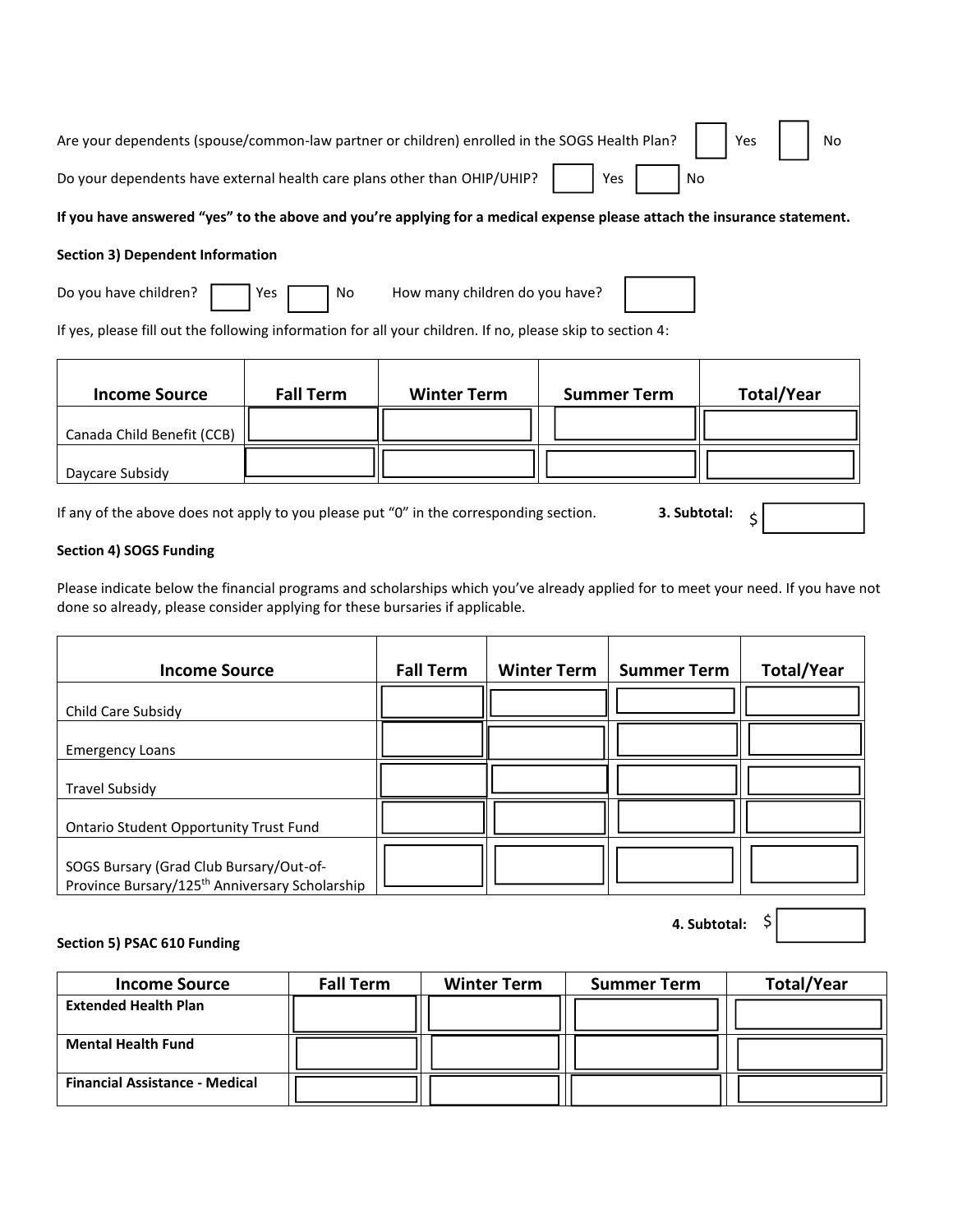| <b>Financial Assistance - Personal</b>                                      |  |              |  |
|-----------------------------------------------------------------------------|--|--------------|--|
| Financial Assistance - Academic                                             |  |              |  |
| Financial Assistance - Child Care                                           |  |              |  |
| <b>Food Support</b>                                                         |  |              |  |
|                                                                             |  | 5. Subtotal: |  |
| <b>GRAND INCOME TOTAL from all income sources: Subtotal of section 1-5)</b> |  |              |  |

Please report your approximate expenses for the current academic year (September - August).

**You must add the total of each category. If any criteria are not applicable, please enter "0" (zero). No further opportunity will be given to update your application once the reviewing process has started. If you have any questions about completing the application, please contact [staffpsac610@gmail.com.](mailto:staffpsac610@gmail.com)** 

\$

| <b>Expenses</b>                                                                                           | Total / Year |
|-----------------------------------------------------------------------------------------------------------|--------------|
| <b>Rent/Mortgage and Household Utilities</b>                                                              |              |
| <b>Groceries and Food Related Expenses</b>                                                                |              |
| Transportation                                                                                            |              |
| <b>Child Care Expenses</b>                                                                                |              |
| Tuition Fees (including UHIP, SOGS Health Plan, any other ancillary fees) Books, and School Material      |              |
| Other Expenses including Loans etc.                                                                       |              |
| <b>GRAND TOTAL from all your expenses:</b>                                                                | \$           |
| Please select your Financial Assistance Fund category (select all that apply).                            |              |
| <b>Medical Emergency</b><br><b>Personal Emergency</b><br>Academic/Conference<br><b>Child Care Subsidy</b> |              |
| <b>COVID-19 Relief Fund</b><br>Working from Home Fund (I am presently working from home due to COVID-19)  |              |
| <b>Total Amount Claiming</b><br>\$                                                                        |              |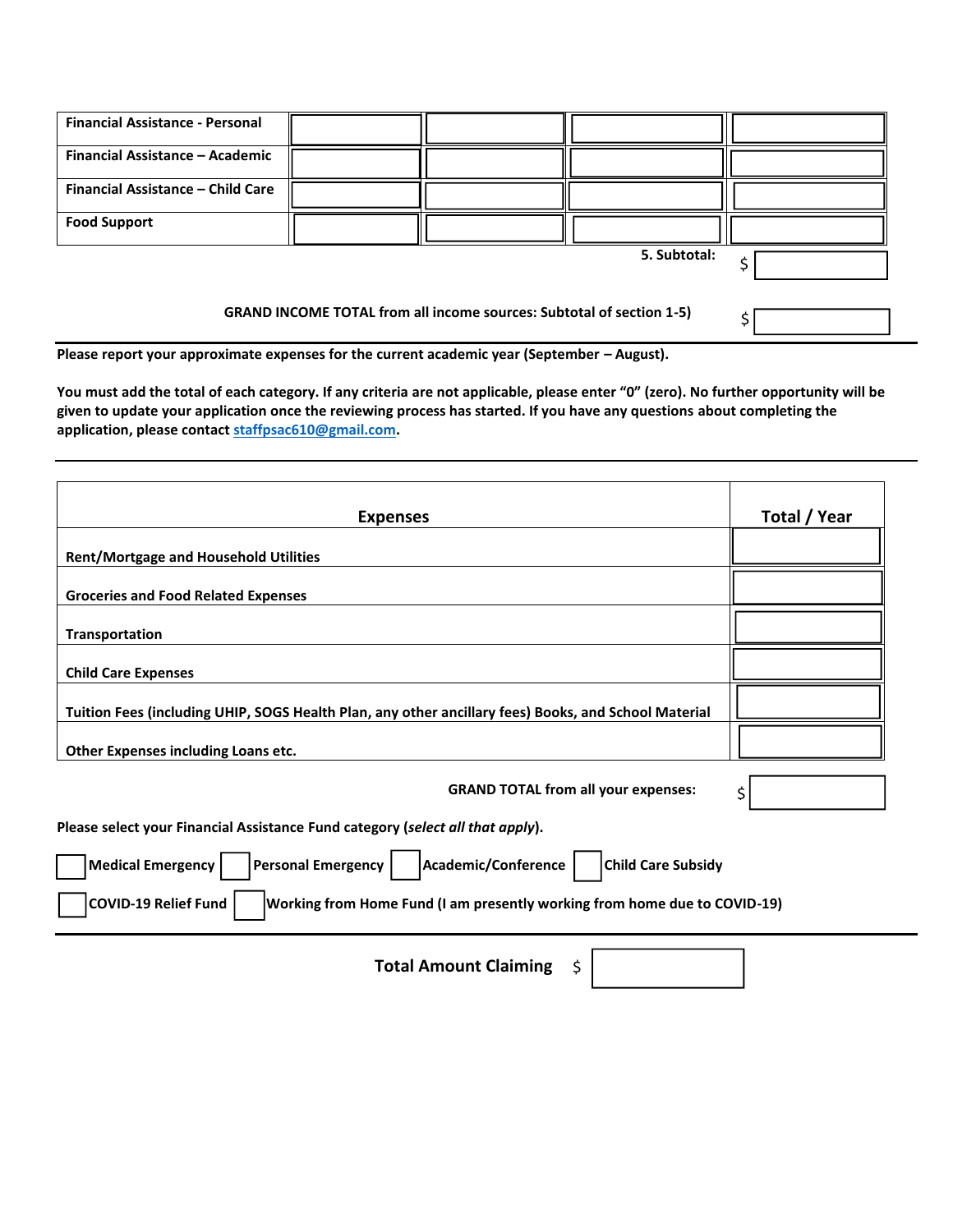Please describe in detail the nature of the need for which you're seeking support. Normally, general living expenses (rent, telephone, internet, etc.) will not be considered. If your expenses exceed your income by a substantial amount, please provide explanation as to how you cover those extra expenses. **Attach an additional page if necessary. For COVID-19 Funding please include no more than 400 words. Please do not include your name.** 

*You must complete this section to be considered.*